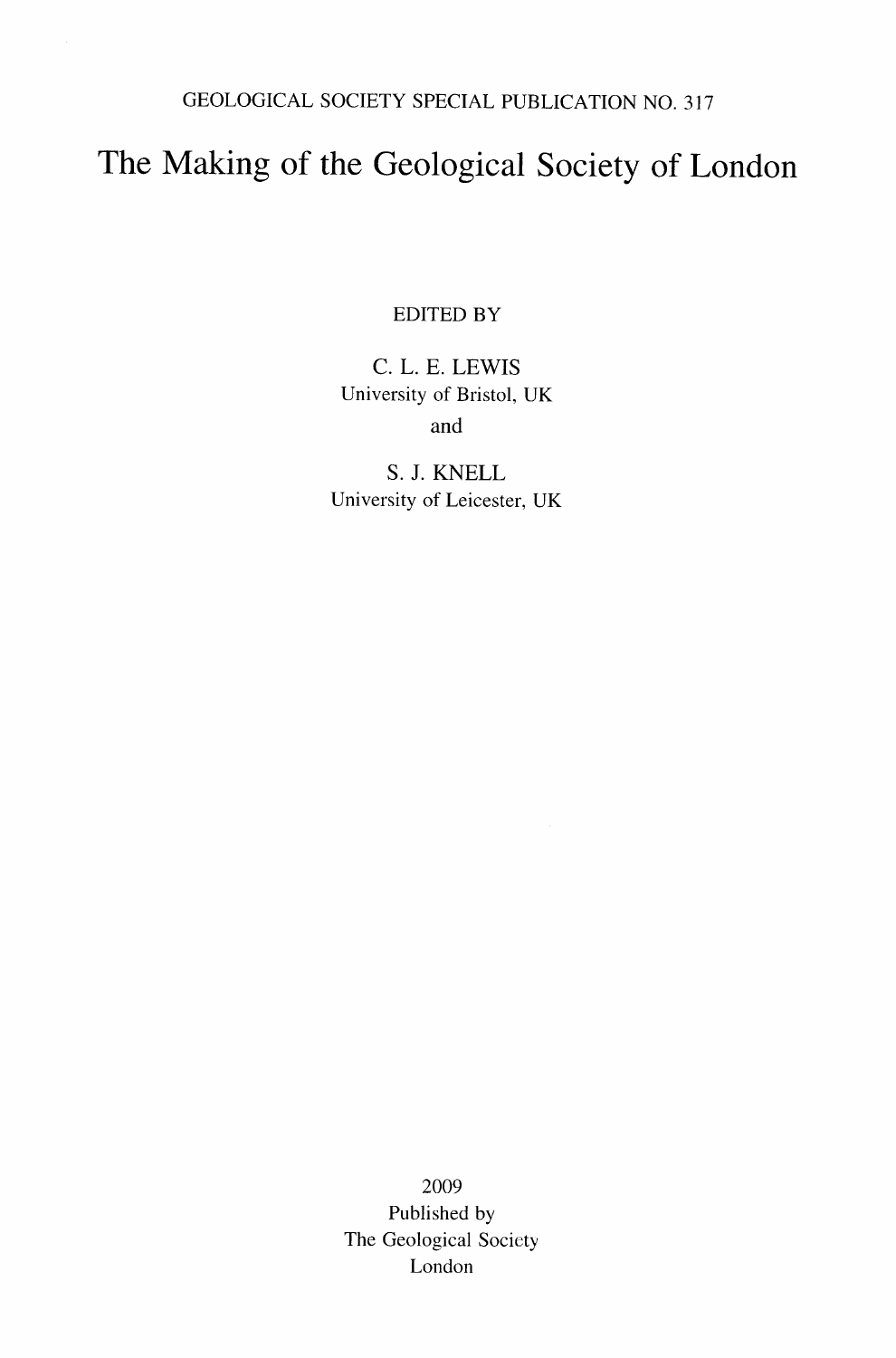## **Contents**

| Preface                                                                                                                  | vii          |
|--------------------------------------------------------------------------------------------------------------------------|--------------|
| List of Subscribers                                                                                                      | X            |
| Introduction                                                                                                             |              |
| KNELL, S. J. The road to Smith: how the Geological Society came to possess English geology                               | $\mathbf{1}$ |
| <b>The Founders</b>                                                                                                      |              |
| LEWIS, C. L. E. Doctoring geology: the medical origins of the Geological Society                                         | 49           |
| KNIGHT, D. Chemists get down to Earth                                                                                    | 93           |
| HERRIES DAVIES, G. L. Jacques-Louis, Comte de Bournon                                                                    | 105          |
| KÖLBL-EBERT, M. George Bellas Greenough's 'Theory of the Earth' and its impact on the<br>early Geological Society        | 115          |
| TORRENS, H. S. Dissenting science: the Quakers among the Founding Fathers                                                | 129          |
| <b>The Status of Geology</b>                                                                                             |              |
| RUDWICK, M. J. S. The early Geological Society in its international context                                              | 145          |
| TAQUET, P. Geology beyond the Channel: the beginnings of geohistory in early<br>nineteenth-century France                | 155          |
| GUNTAU, M. The rise of geology as a science in Germany around 1800                                                       | 163          |
| VAI, G. B. Light and shadow: the status of Italian geology around 1807                                                   | 179          |
| KHAIN, V. E. & MALAKHOVA, I. G. Scientific institutions and the beginnings of<br>geology in Russia                       | 203          |
| NEWELL, J. R. A story of things yet-to-be: the status of geology in the United States in 1807                            | 213          |
| <b>The Nature of Geology</b>                                                                                             |              |
| ROSE, E. P. F. Military men: Napoleonic warfare and early members of the Geological Society                              | 219          |
| VENEER, L. Practical geology and the early Geological Society                                                            | 243          |
| BOWDEN, A. J. Geology at the crossroads: aspects of the geological career of<br>Dr John MacCulloch                       | 255          |
| SMALLWOOD, J. R. John Playfair on Schiehallion, 1801-1811                                                                | 279          |
| HERINGMAN, N. Picturesque ruin and geological antiquity: Thomas Webster and<br>Sir Henry Englefield on the Isle of Wight | 299          |
| BOYLAN, P. J. The Geological Society and its official recognition, 1824–1828                                             | 319          |
| O'CONNOR, R. Facts and fancies: the Geological Society of London and the wider public,<br>1807–1837                      | 331          |
| BRANAGAN, D. F. The Geological Society on the other side of the world                                                    | 341          |
| BUREK, C. V. The first female Fellows and the status of women in the Geological<br>Society of London                     | 373          |